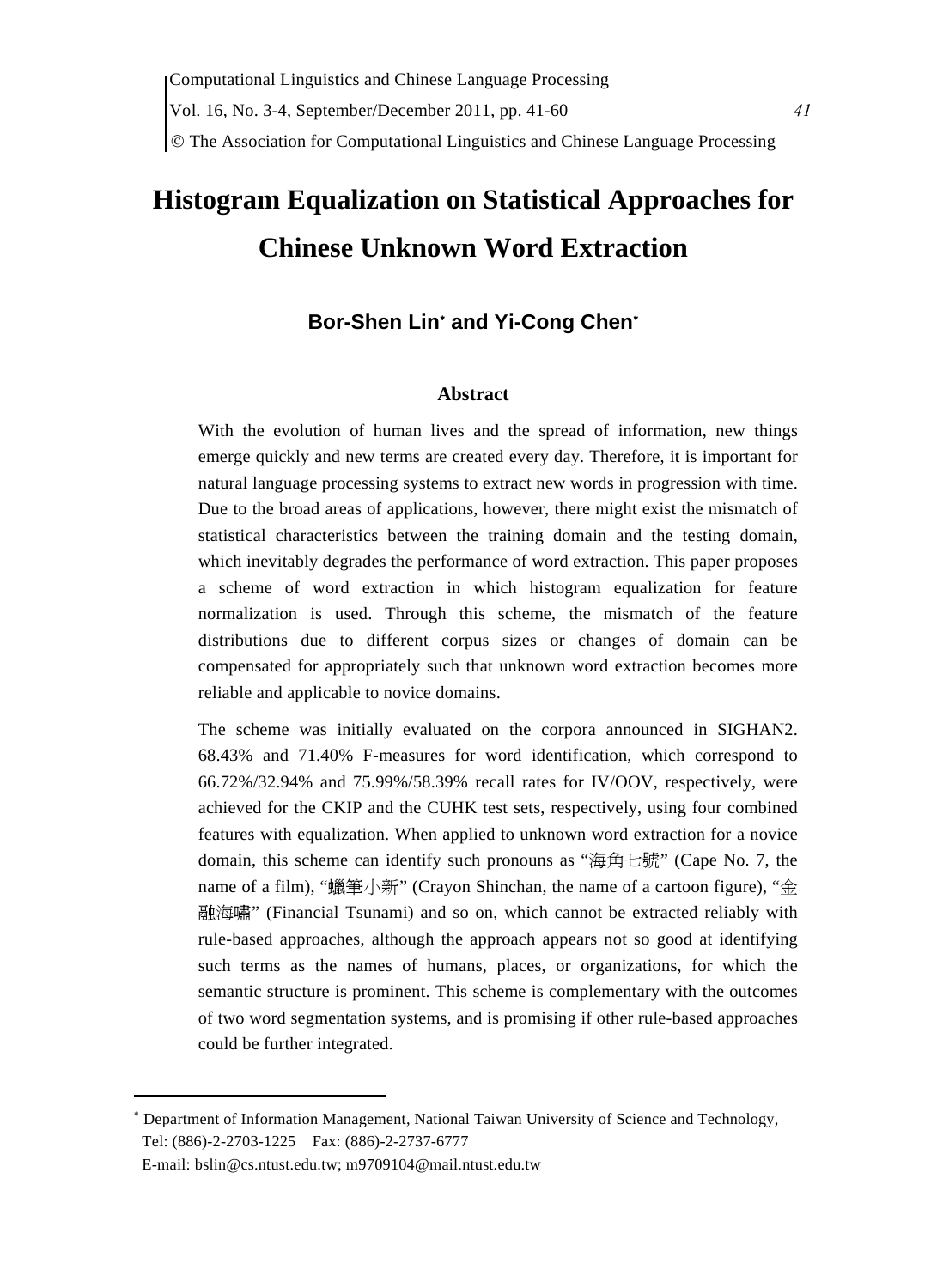**Keywords:** Unknown Word Extraction, Word Identification, Machine Learning, Multilayer Perceptrons, Histogram Equalization.

### **1. Introduction**

With the evolution of human lives and the accelerated spread of information, new words are created quickly as new things emerge every day. It is then necessary for natural language processing systems to identify and learn new words to progress with time. Chinese word segmentation systems, for example, typically utilize large dictionaries collected over a long period of time. No matter the size of the vocabulary for the dictionaries, it is hardly possible for them to include all of the words or phrases that have been invented so far in the extensive knowledge domains, not to mention to predict in advance new terms to appear in the future. Therefore, it is more practical for Chinese word segmentation systems to use dynamic dictionaries that can be updated quickly and frequently with the new words found in the corpora of the desired domains. Hence, unknown word extraction is actually essential for quite a few natural language processing systems. It is also useful for exploring hot or new terms for desired knowledge domains or internet communities.

The approaches to unknown word extraction can be roughly divided into two categories, rule-based approaches and statistical approaches. For rule-based approaches, semantic rules for specific types of words, such as the names of humans, places, and organizations, normally are specially designed (Sun *et al*., 1994). For statistical approaches, statistical features in corpora typically have been computed and used for the decision in the threshold test. Occurrence frequency, for example, is a widely used feature (Lu *et al.*, 2004). In such approaches, the threshold is often obtained heuristically and might depend highly on the corpus. In addition, statistical approaches and rule-based approaches can be combined. Some approaches have used statistical features obtained from the corpus and have designed rules for various types of unknown words based on these features, through which even the unknown words with low occurrence frequency can be extracted (Chen *et al*., 2002). For most of the approaches, the decision rules are obtained from the training corpus heuristically, and perhaps cannot be applied to the testing domain. Therefore, use of machine learning approaches with more general features is suggested in order to obtain the decision boundary by learning automatically. Liang, for example, proposed a tri-syllable filter for screening the word candidates and the artificial neural network with statistical features for the final decision (Liang *et al*., 2000). Nevertheless, the trained artificial neural network is not shown to be able to be applied to novice domains. Besides, Goh *et al*. made use of the character features (the POS and position) in support vector machine to extract new words (Goh *et al*., 2003).

To reduce the dependency of the word extraction scheme on the training corpus so that use in diverse or novice domains becomes possible, this paper utilizes the machine learning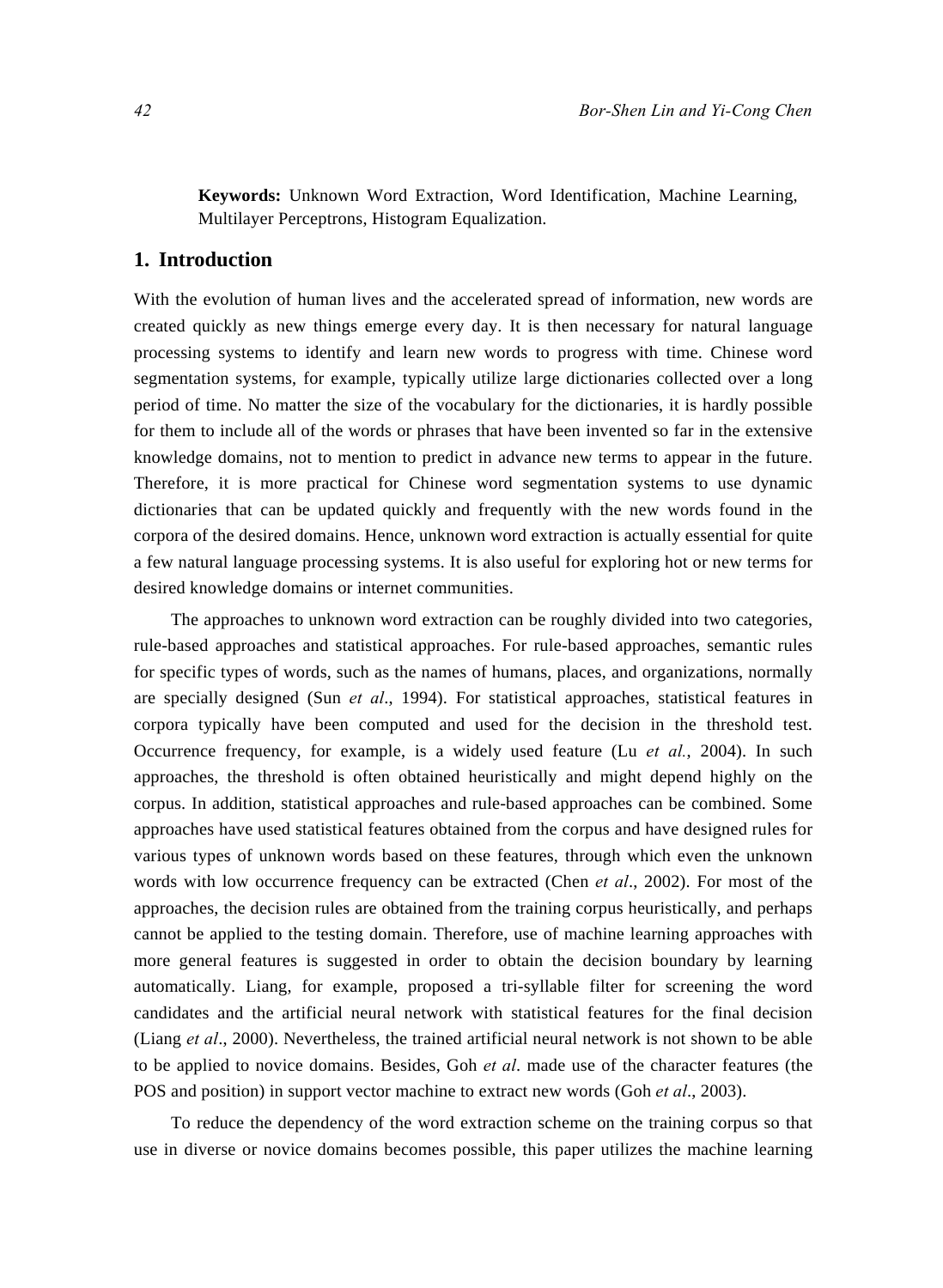# *Histogram Equalization on Statistical Approaches for 43 Chinese Unknown Word Extraction*

approaches to combine the statistical features. Histogram equalization for statistical features was further introduced to compensate for the mismatch between the training and testing corpora that might come from the difference in corpus size or the change of the domain. It is then unnecessary to retrain the model parameters, and the extraction approach becomes more general for new domains. This scheme was first evaluated on SIGHAN2 corpora for traditional Chinese provided by Chinese Knowledge Information Processing Group (CKIP) and City University of Hong Kong (CUHK). When combing four heterogeneous statistical features, DLG, AV, Link, and PreC, and applying histogram equalization for DLG, the F-measures of 68.43% and 71.40% for within-domain CKIP corpus and cross-domain CUHK corpus, respectively, can be achieved. This scheme was finally used to explore unknown words in a novice domain of a news event. When compared with the words extracted by two word segmentation systems provided by CKIP and Institute of Computing Technology Chinese Academy of Science (ICTCAS), it was found that this approach is complementary with the other two. Such terms as "海角七號"(Cape No. 7, the name of a film), "蠟筆小 新"(Crayon Shinchan, the name of a figure in a cartoon), "金融海嘯"(Financial Tsunami), and so on, with prominent statistical characteristics but less structure in semantics, can be extracted successfully by the proposed approach only. These terms are hard to identify using rule-based approaches because it is difficult to draw semantic rules from such terms. Without using semantic rules, however, this extraction approach seems less robust for extracting the names of humans, places, or organizations with prominent structure. This, however, could be overcome by integrating the proposed scheme with the rule-based approaches.

## **2. Statistical Features**

Every sentence in a Chinese corpus contains a sequence of characters. If every combination of adjacent characters in a sentence must be considered as a word candidate, there would be huge number of word candidates where a large portion would be redundant. Therefore, every combination of adjacent characters, denoted as "character group" in this paper, needs to be screened first so the total number of word candidates can be reduced to a manageable size and the statistics could be computed. The occurrence count for each character group, *i.e*. the character n-gram, is computed and used as one of the screening criteria. Those character groups with length less than eight and with occurrence count more than or equal to five are accepted as word candidates. For each word candidate, the statistical features are computed as below.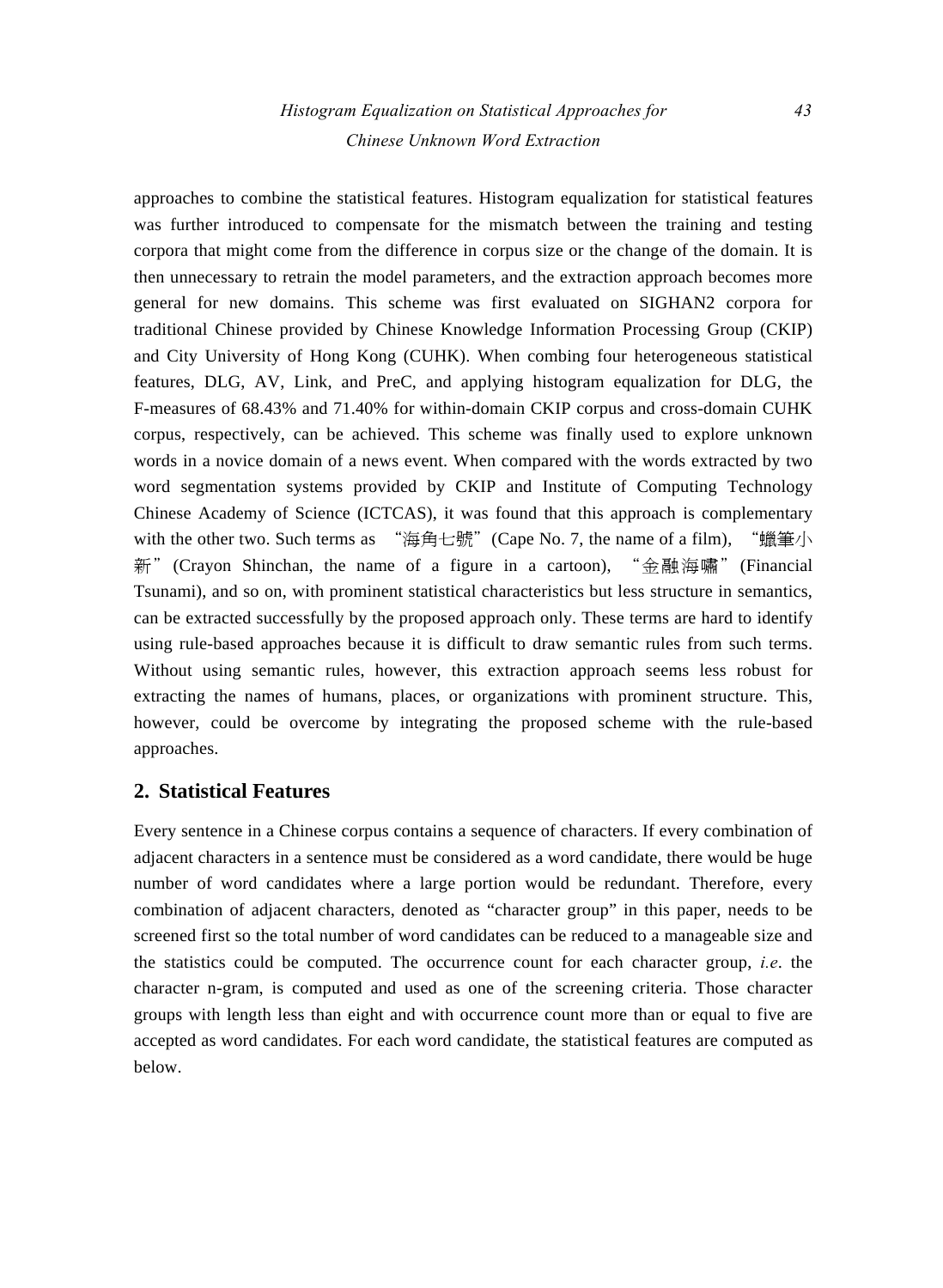## **2.1 Logarithm of Character N-Gram (***LogC***)**

 $Log C(T_i) = log ( C(T_i))$  (1)

*Ti* : the word candidate with index *i*.

 $C(T_i)$ : the occurrence count for the word candidate  $T_i$ .

Since words tend to appear repeatedly in the corpora, those word candidates with high occurrence count are more probable to be words. Nevertheless, there are often quite a few false alarms when occurrence count is the only decision feature.

## **2.2 Description Length Gain (***DLG***)**

$$
DLG(Ti) = L(X) - L(X[\mathcal{Q} \to Ti])
$$
  
\n
$$
L(X) = -|X|\sum_{x \in V} p(x)log_2 p(x)
$$
\n(2)

*X* : all sentences in the corpus.

 $X/[a] \rightarrow T_{il}$ : all sentences in the corpus with  $T_i$  replaced as " $\omega$ "

 $L(\cdot)$ : the entropy of the corpus.

*|X|*: the total number of characters in the corpus.

*V*: the set consisting of all characters in the corpus.

Description length gain was proposed by Kit *et al*. to measure the amount of information for every word candidate according to the degree of data compression (Kit *et al*., 1999). In Equation 2,  $L(X)$  is the entropy of the corpus containing the word candidate  $T_i$ , while  $L(X|Q) \rightarrow$  $T_i$ ) is the entropy of the corpus with  $T_i$  replaced by the token "@". Therefore,  $DLG(T_i)$ indicates the entropy reduction due to the elimination of the word candidate  $T_i$  in the corpus, or equivalently the information gain of the corpus contributed by including the word candidate *Ti*. The more information a word candidate contributes, the higher the probability that it is a word.

## **2.3 Accessor Variety (***AV***)**

$$
AV(T_i) = min\{L_{AV}(T_i), R_{AV}(T_i)\}\tag{3}
$$

 $L_{AV}(T_i)$ : the number of different left-context characters for the candidate  $T_i$ 

 $R_{AV}(T_i)$ : the number of different right-context characters for the candidate  $T_i$ 

Access variety was proposed by Feng *et al*. to estimate the degree to which a character group occurs independently in the corpus (Feng *et al*., 2004). The access variety for a character group is evaluated by counting the number of different characters in its left or right context. If the access variety is high, it implies the character group is often used independently in diverse contexts and tends to be a word. On the contrary, low access variety implies that the character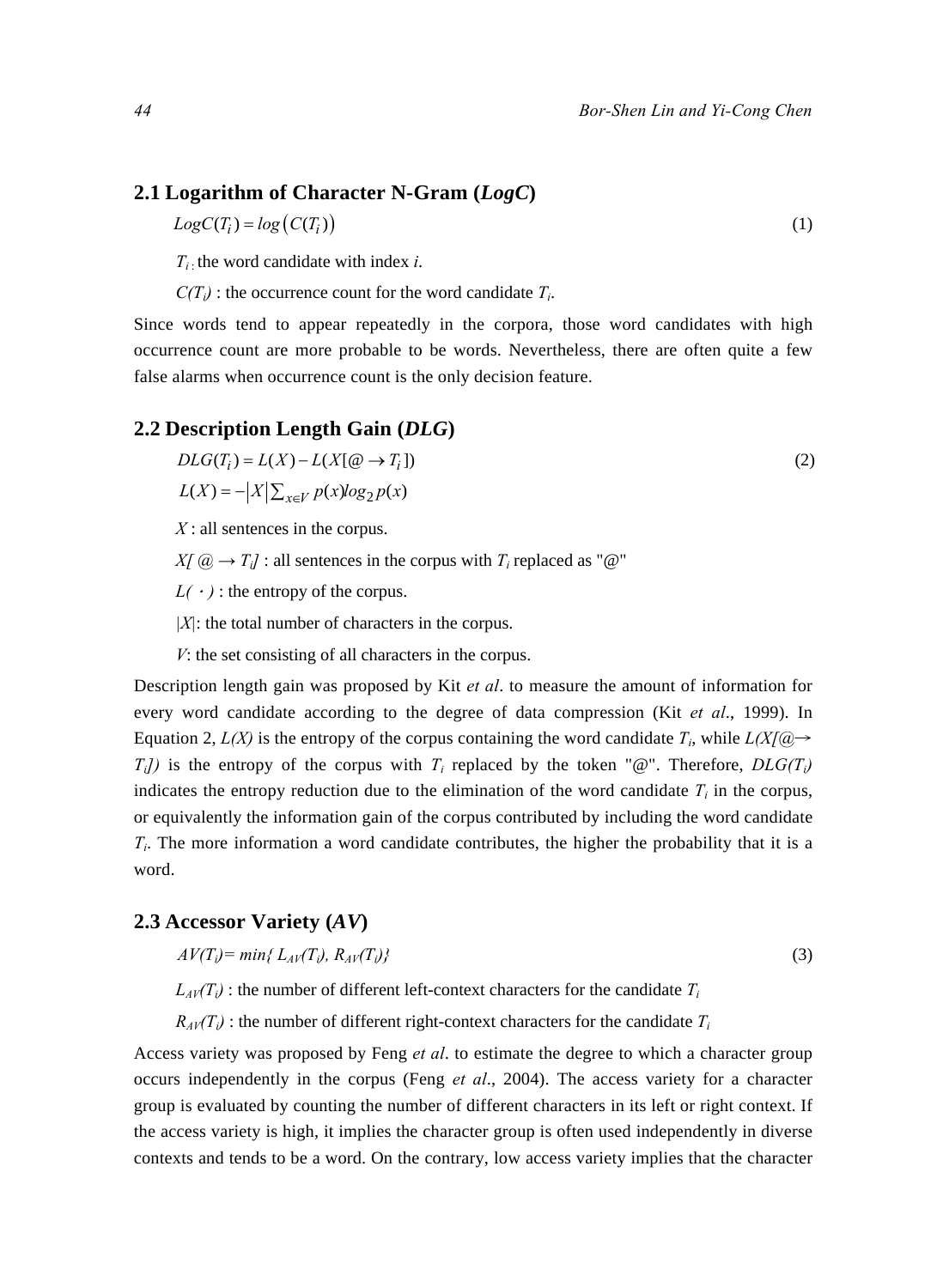group is often used together with specific characters, and thus tends to be a part of a word instead of being a word itself. Hence, the larger the access variety is, the more probable the character group is a word.

## **2.4 Logarithm of Total Links (***Link***)**

The feature *LogC* defined in Eq. 1 considers the occurrence count of a word candidate but does not take its internal structure into account. Since the occurrence counts of partial character sequences for a word candidate (denoted as *links* here) might also provide some evidence in support of this candidate being a word, a novel feature for estimating such links is proposed as follows.

$$
Link(T_i) = log(\sum_{k \leq 1} C(S(T_i; k, l)))
$$
\n(4)

 $S(T_i, k, l)$ : a partial character sequence of the word candidate  $T_i$  from position k through position *l*.

The word candidate "行政院長" (meaning *executive director*), for example, has the partial character sequences "行政," "行政院," "行政院長," "政院," "政院長," and "院長," in which the first three and the last one are also known words. The occurrence counts of these internal links can be accumulated, and the logarithm of the summation can be taken to obtain this feature.

## **2.5 Independence of Prefix Character(***PreC)*

In the Chinese language, some characters are frequently used and co-occur with other words as prefixes. The preposition "在" (meaning *at*), for example, might co-occur with the words "台北" (Taipei), "拍攝" (take a photo) or "學校" (school), and so on. Since such prefix characters are of high frequency, their combinations with other words (*e.g*. "在台北", "在拍 攝" or "在學校") might also be of high frequency. This induces quite a few false alarms when only occurrence count is used for word extraction. To alleviate such problems, a novel feature is proposed here to measure the independence of the prefix character for a word candidate, which is defined as the average of the occurrence counts for all the character groups with the same prefix character.

$$
\overline{C}(F) = \sum_{x \in S(F)} C(x_{1L})
$$
\n
$$
Prec(T_i) = \begin{cases}\n\frac{1}{|S(F)|} \overline{C}(F) & \text{if } |T_i| > 2 \\
\overline{C(T_i)} & \text{elsewhere}\n\end{cases}
$$
\n(5)

*F*: the prefix character of the word candidate  $T_i$ .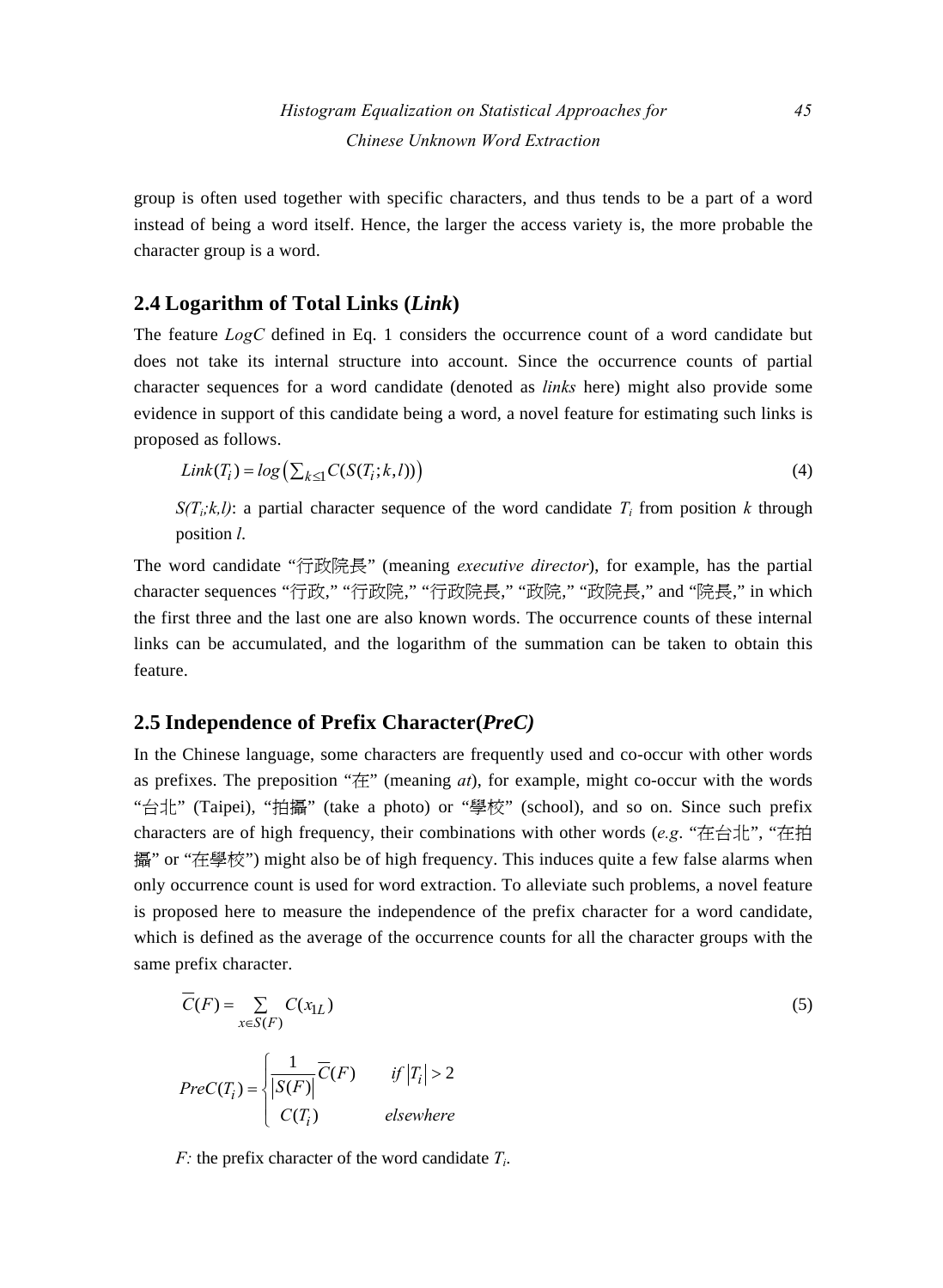$S(F)$ : the set consisting of the character groups with the prefix character *F* and with length larger than two.

*|S(F)|:* the number of the character groups in the set *S(F)*.

 $x_{1L}$ : the partial sequence of a character group *x* after eliminating its prefix character *F*.

For the prefix character "在," the independence is computed according to the occurrence counts of those character groups whose first character is "在," such as "在台北," "在學校," and "在拍攝". If the average of these occurrence counts is high, it means this prefix character has high variety of context and should be separated from the other characters in a word candidate. In such a case, every word candidate with this prefix character is less probable to be a word. In other words, the higher the independence of the prefix character, the less probable that the candidate is a word.

#### **2.6 Normalization**

As the statistical features defined above are computed from the corpus, the dynamic range of the features for the training and the testing corpora might be different when the corpus is obtained from different domains and has a different size. Therefore, the statistical features need to be normalized before being used as the inputs of the classifier. In this paper, the following formula is utilized to normalize the features onto the range of 0 to 1.

$$
F(v) = \frac{v - Min(y)}{Max(y) - Min(y)}
$$
(6)

*v*: the input value of the feature.

 $y$ : the type of the feature.

 $Min(y)$ : the minimum value of the feature *y*.

 $Max(y)$ : the maximum value of the feature *y*.

 $F(v)$ : the output value of the feature after normalization.

#### **3. Word Extraction Method**

#### **3.1 Distribution of Statistical Features**

Since the statistical features in this paper are obtained from the corpora, both the dynamic range and the distribution for the features might change. Although a normalization formula is introduced in Section 2.6 to deal with the problem, it is probably not sufficient for compensating for the mismatch of the feature distributions between the training and testing corpora, which often leads to performance degradation when the statistical approach is applied to new domains. In this section, we analyze how the histograms for the statistical features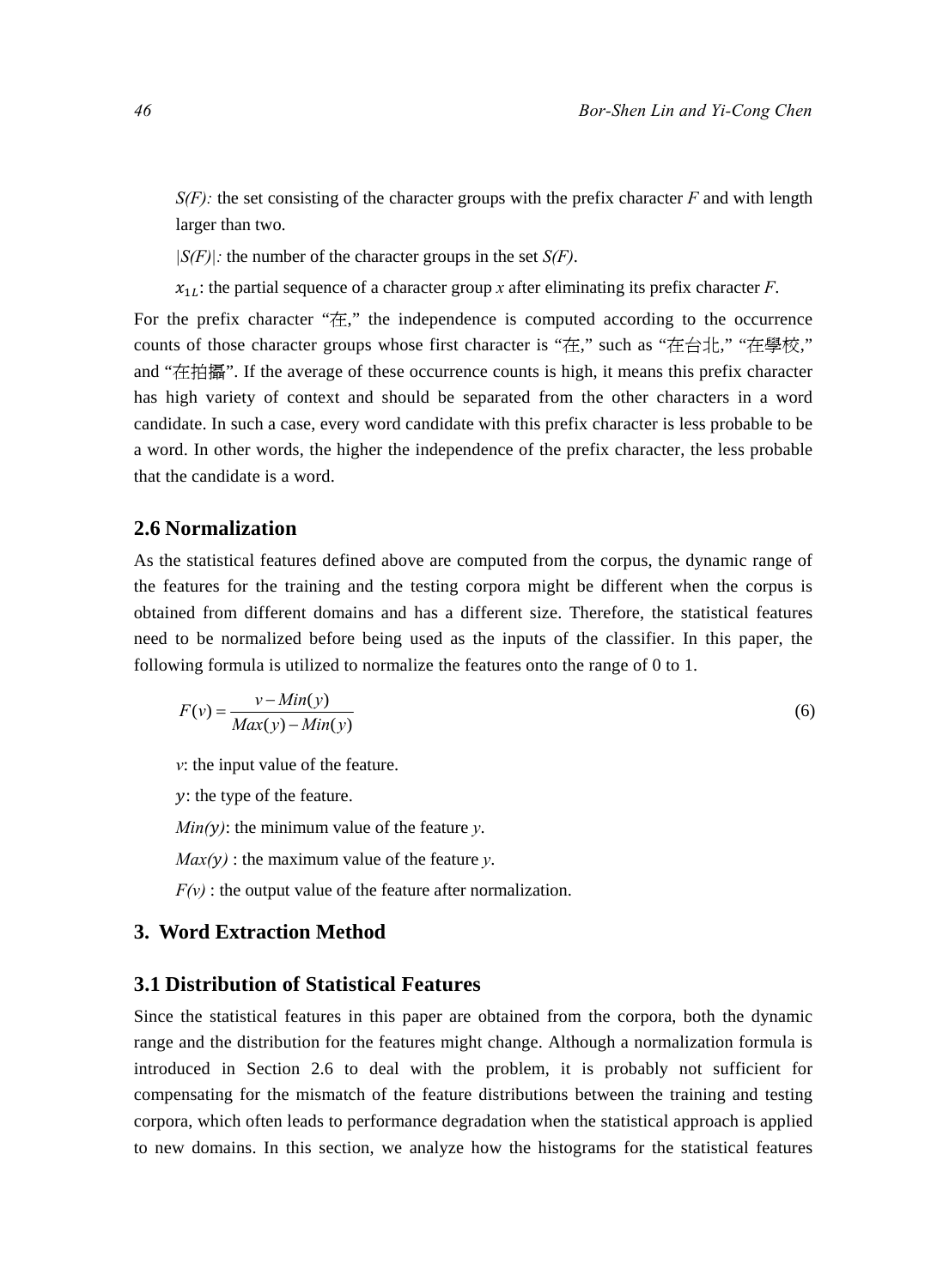might differ between various domains.

The SIGHAN2 corpora, provided by CKIP and CUHK, respectively, are used for analysis here. First, the CKIP corpus was randomly and equally divided into two sets, named as the CKIP\_Train set for training and the CKIP\_Test set for testing, respectively. CKIP\_Test can be regarded as the within-domain test set. The corpus provided by CUHK is used as the cross-domain test set, and named as CUHK\_Test set. The histograms of *DLG* feature for the CKIP Train and CKIP Test sets are depicted in Figure 1(a), while those for the CKIP Train and CUHK Test sets are shown in Figure 1(b). In Figure 1(a), it could be observed that, for corpora in the same domain with compatible sizes, the dynamic ranges of the DLG feature are very close, while the distributions still differ a little. It can also be noticed that, in Figure 1(b), the histograms for CUHK\_Test set and the CKIP\_Train set differ more prominently. Not only the dynamic ranges but also the shapes of the distributions differ for the two sets. If the classifier is trained with the CKIP\_Train set and tested with the CUHK\_Test set, the *DLG* feature appears useless without being further calibrated. More sophisticated normalization schemes will be discussed in the following section.



 *(a) Within-domain (b) Cross-domain* 



#### **3.2 Advanced Normalization Schemes**

When the mismatch between the training set and the testing set is significant, the classifier generally fails to classify the testing data reliably. Since we hope to use the classifier for word extraction to explore novice domains, such a problem is inevitable. To handle this problem, a typical normalization scheme, mean standard deviation weight (denoted as MSW here) was often used, as defined below.

$$
X_d = M_d + \sigma_d \left(\frac{X_s - M_s}{\sigma_s}\right) \tag{7}
$$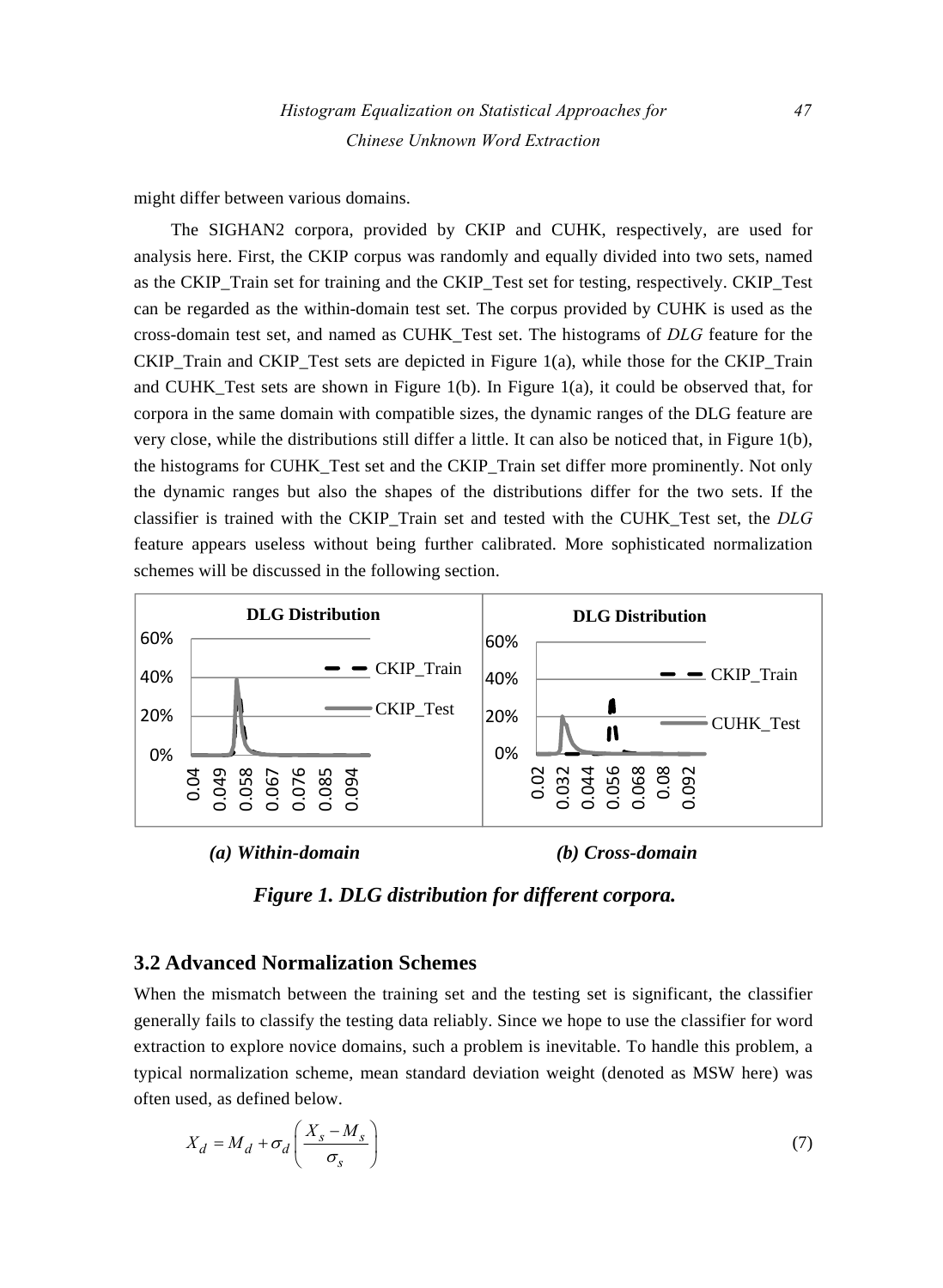*d* : the destination domain.

*s* : the source domain.

 $M_d$ : the mean of the distribution for the destination domain.

*Ms*: the mean of the distribution for the source domain.

 $\sigma_d$ : the standard deviation of the distribution for destination domain.

 $\sigma_s$ : the standard deviation of the distribution for source domain.

 $X_s$ : the feature value obtained from the source domain.

 $X_d$ : the feature value for the destination domain.

Note that the source domain denotes the testing domain, while the destination domain denotes the training domain. This is because the classifier was trained with the training corpus, so the features for the testing corpus should be transformed back to the training domain to match the distribution of the training data as much as possible. MSW is a linear normalization scheme according to the distance between the feature value and the mean measured with the standard deviation. When the shapes of the distributions differ largely between the source and the destination domains, such a mismatch cannot be compensated for simply by linear shift or scaling, and MSW might not be effective enough.

Another normalization scheme, histogram equalization, denoted as HEQ here, was first introduced in image processing community and used for enhancing the contrast of an image (Hummel *et al*., 1977; Efford 2000). As HEQ is a common technique for adjusting the statistics of the features via transformation, it can be used to compensate for the mismatch between different domains. This technique was successfully applied to such areas as speech or music processing for compensating for the mismatch of statistical features between the training and the testing domains (Ángel de la Torre *et al.*, 2005; Gallardo-Antolín *et al*. 2010). The transfer function of histogram equalization is described as follows.

$$
X_d = P(X_s) \cdot (X_{MAX} - X_{MIN}) + X_{MIN}
$$
\n
$$
(8)
$$

*Xs*: the input feature from source domain.

*X<sub>d</sub>*: the output feature of destination domain.

*P(X)*: the cumulative distribution function in the source domain.

 $P_{EO}(X)$ : equalized cumulative distribution function in the destination domain.

*XMAX*: the maximum value for the feature.

*X<sub>MIN</sub>*: the minimum value for the feature.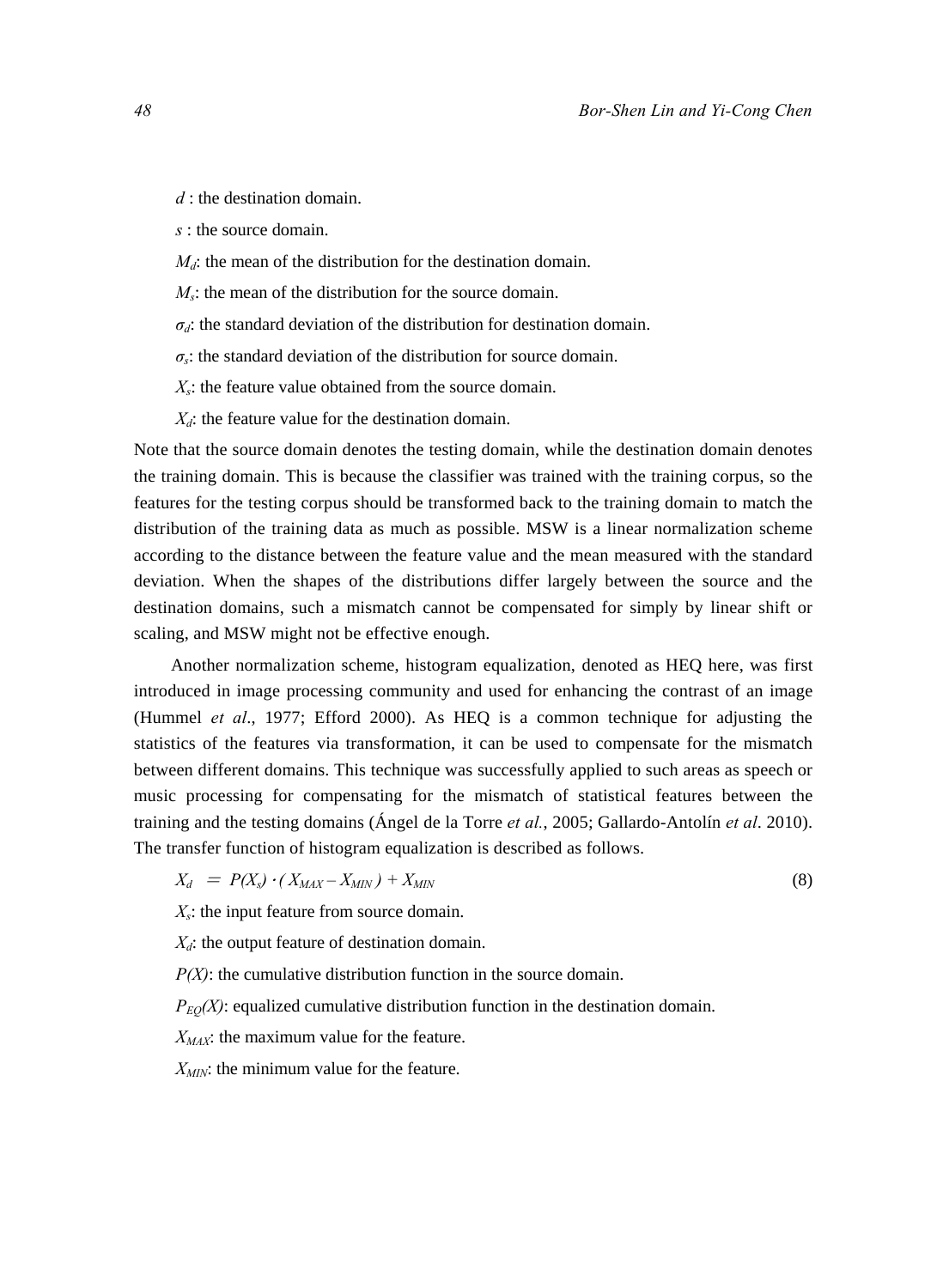Figure 2 illustrates how histogram equalization is performed.  $P(X)$  is the cumulative distribution function (CDF) of feature X in the source domain, as denoted by the solid curve, while  $P_{E0}(X)$  is the equalized cumulative distribution function in the destination domain, as denoted by the dashed line. The transfer function between the input feature  $X_s$  and the output feature  $X_d$  has to make the equality,  $P(X_s) = P_{EQ}(X_d)$ , hold, which leads to Equation 8. Since the heuristic cumulative distribution function of the output feature,  $P_{E0}(X_d)$ , is desired to be linear, the corresponding probability density function, i.e. the histogram, needs to be uniform (equalized). Both HEQ and MSW have monotonic transfer functions, but the transfer function for HEQ could be nonlinear, and its output features in the destination domain will fall into the same dynamic range from  $X_{MIN}$  to  $X_{MAX}$  as the input features in the source domain.



*Figure 2. Histogram equalization.* 

When applying HEQ to word extraction, the cumulative distribution functions of the features for the training and testing domains need to be computed first, and are here denoted as  $P_{TRAN}(X)$  and  $P_{TEST}(X)$ , respectively. In the training phase, the features obtained from the training domain (with CDF  $P_{TRAN}(X)$ ) need to be transformed to the equalized domain according to Equation 8 so as to obtain the features for training. That is, the classifier is trained with the equalized features. In the classification phase, the features obtained from the testing domain (with CDF  $P_{TEST}(X)$ ) also need to be transformed to the equalized domain, and the classifier then performs classification for equalized features.

It should be noted that, for either MSW or HEQ, such statistics as mean, standard deviation, and CDF need to be computed first so the transformation of the features can be performed accordingly. This imposes an extra limitation to batch mode for the statistical approaches since the testing corpus for computing statistics needs to be collected beforehand.

## **3.3 Classifier Based on Multilayer Perceptrons**

The structures and rules for word formation in the Chinese language are so sophisticated that it is quite difficult to perform word identification based on a single feature. Occurrence count,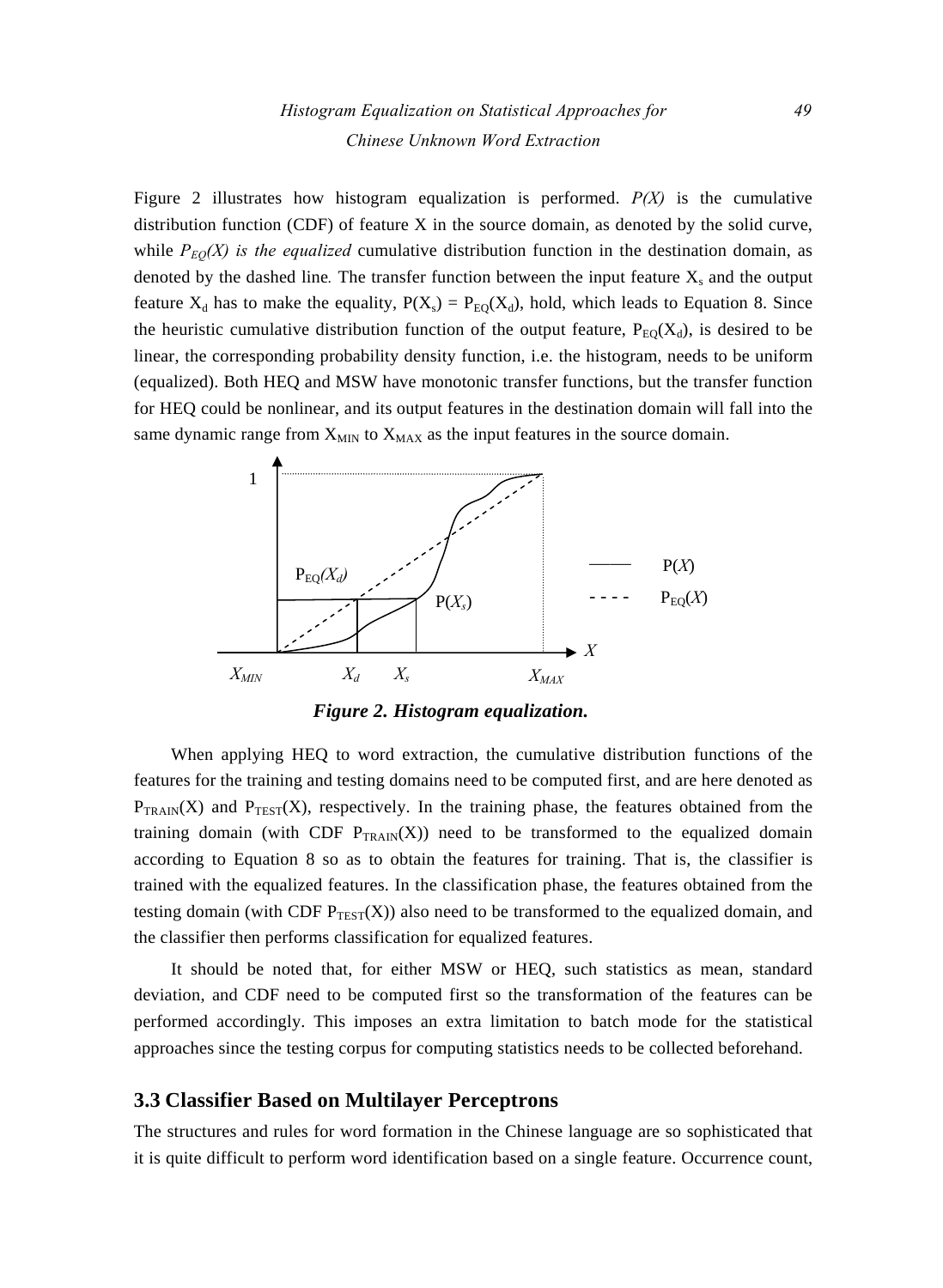for example, is not a reliable enough feature because quite a few fragments (*e.g*. "是非常," meaning *is very*) occur frequently, but should not be regarded as words. If multiple decision features with complementary characteristics could be combined appropriately, better performance could be obtained in general. In this paper, a classifier based on multilayer perceptrons (MLP) is used for word verification. MLP is a machine learning approach based on nonlinear regression. In order to minimize the square errors, the gradient descent algorithm is applied, and the connection weights in the network are updated iteratively according to the errors propagated backwards till the estimation error converges. Figure 3 is the proposed word verification scheme for combining multiple features with an advanced normalization scheme. In this paper, the MLP classifier contains 3 layers of neurons and is trained 50000 times iteratively. The hidden layer contains five neurons, while the number of neurons for the input layer depends on how many features are used for training and testing. For every word candidate, the features *LogC*, *AV*, *Link*, *PreC*, and *DLG*, were computed with Equations 1 through 5 and normalized with Equation 6. The feature *DLG* was further processed with the advanced normalization scheme, HEQ or MSW, because of the significant difference between the histograms for the training and the testing data. In the selection module, features were combined to form the input vector  $x$  of the MLP classifier, whose output  $y$  is between 0 and 1. Through a threshold test on the output *y*, it can finally be decided whether the word candidate is accepted as a word. This word verification scheme, together with the screening process for word candidates as proposed in Section 2, can be used as a preprocessing stage for such NLP tasks as chunking or word segmentation to explore new terms quickly and efficiently for novice domains, such as news events or emerging communities.



*Figure 3. Word verification scheme based on MLP classifier.*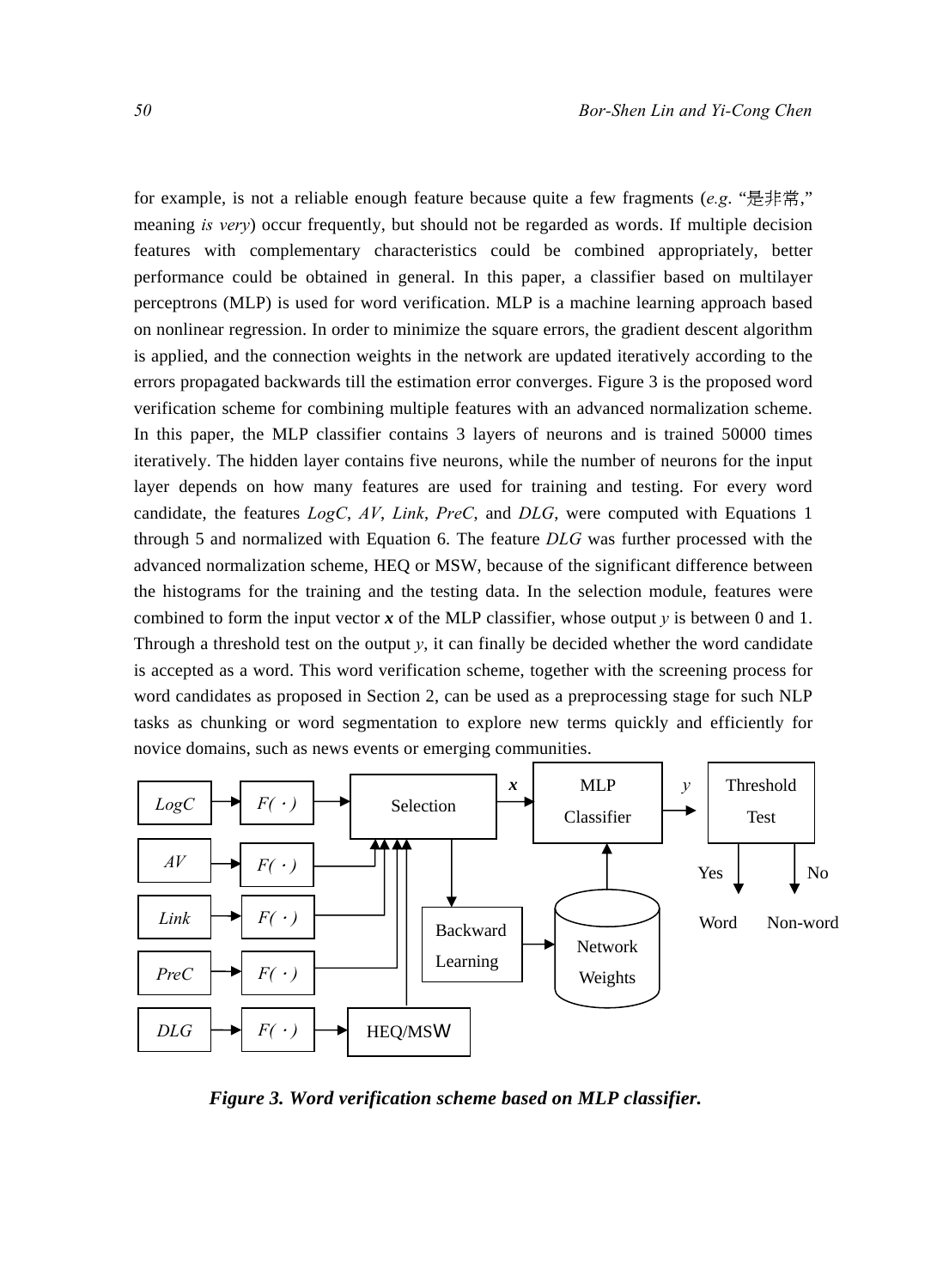## **4. Experiments and Analysis**

In this section, the corpora CKIP\_Train, CKIP\_Test, and CUHK\_Test, as described in Section 3.1, were used for experiments. They contain 361,691, 363,382, and 54,511 sentences and contain 222,446, 224,929, and 149,160 word candidates, respectively. In addition, the numbers of words for them are 33,429, 33,661, and 22,913, respectively, according to the sentences with word segmentation in every corpus. The segmentation results were used to label the ground truths for word verification, *i.e*., whether a candidate can be a word or not in general without considering its usage context. That is, no information regarding to the local context of a candidate is tracked or used in word verification. The details of the experimental corpora are depicted in Table 1.

| Corpus Name       | Purpose                | No. of<br>Sentences | No. of Word<br>Candidates | No. of Words |
|-------------------|------------------------|---------------------|---------------------------|--------------|
| <b>CKIP</b> Train | Training (Inside Test) | 361,691             | 222,446                   | 33,429       |
| <b>CKIP</b> Test  | Within-domain Test     | 363,382             | 224,929                   | 33,661       |
| <b>CUHK</b> Test  | Cross-domain Test      | 54,511              | 149,160                   | 22,913       |

*Table 1. Details of experimental corpora.* 

First, the basic experiments of word verification were conducted using at least four types of features based on the architecture in Figure 3, but the advanced normalization scheme, MSW or HEQ, was not applied in this test. Here, CKIP Train was used for training while CKIP\_Train, CKIP\_Test, and CUHK\_Test were used for testing, respectively, and the results were shown in Table 2. In Table 2, ALL denotes all of the five features defined in Section 2 were used, while the others denote one of the five features was excluded. "No\_LogC," for example, means that the feature *LogC* was excluded, so the other four features were used as the input features. It can be seen in Table 2 that nearly optimal F-measures of 60.09%, 60.03%, and 63.03% can be achieved for the three corpora, respectively, through combining the four features *DLG*, *AV*, *Link*, and *PreC* where *logC* is excluded (No\_LogC). This implies the feature *LogC* appears to be redundant and relatively replaceable. This is partly because the occurrence count is included in the more informative feature, *Link*, defined by Eq. 4. Therefore, in later experiments, the feature *LogC* was not used. We can also find in Table 2 that the recall rates for OOV words were worse than the In-Vocabulary (IV) words for CKIP\_Test and CUHK\_Test sets. This is because the classifier is trained by IV words and non-words in CKIP\_Train. We hope the word detector trained with more IV words can achieve more sufficient training and grasp the major stochastic characteristics of IV words such that it could detect novel terms with similar stochastic characteristics in novice domains. Of course, it is theoretically possible to build an OOV detector directly with machine learning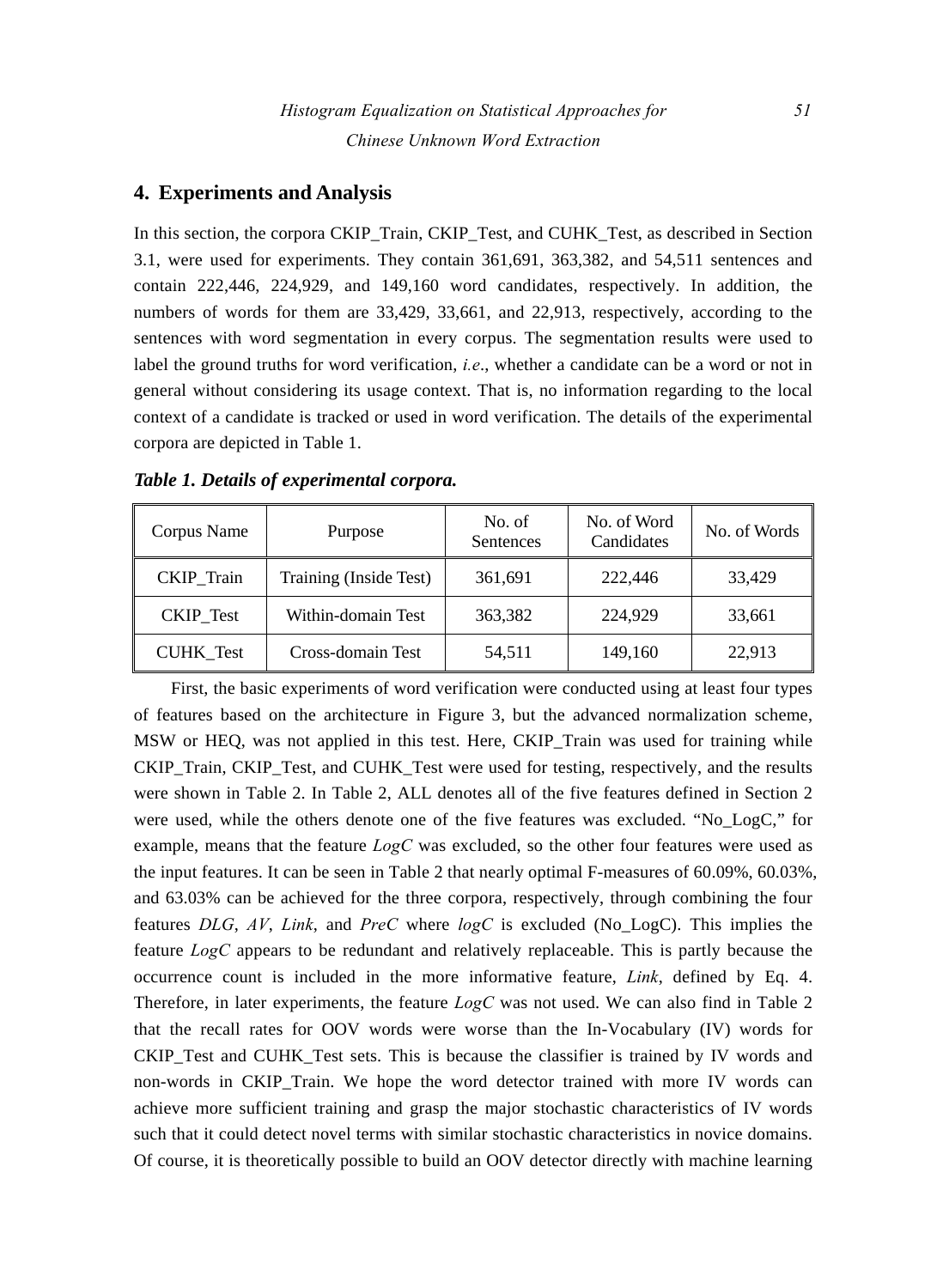approaches. Nevertheless, the number of OOV words is much fewer than IV words such that the insufficient training often makes the classifier suffer from the over-fitting problem. For the same reason, the performance indices for word identification are mainly adopted instead of OOV detection in the development process.

|                  |            | CKIP_Train<br>(inside test) | <b>CKIP</b> Test<br>(within-domain) | <b>CUHK</b> Test<br>(cross-domain) |  |
|------------------|------------|-----------------------------|-------------------------------------|------------------------------------|--|
|                  | No_LogC    | 60.09%                      | 60.03%                              | 63.03%                             |  |
|                  | No_DLG     | 57.11%                      | 57.21%                              | 62.59%                             |  |
|                  | $No_AV$    | 51.57%                      | 51.74%                              | 54.89%                             |  |
| $\overline{F}$   | No Link    | 48.15%                      | 48.06%                              | 42.62%                             |  |
|                  | No PreC    | 53.39%                      | 53.19%                              | 56.76%                             |  |
|                  | ALL        | 59.74%                      | 59.69%                              | 63.91%                             |  |
|                  | No_LogC    |                             | 65.75%/37.51%                       | 74.84%/56.33%                      |  |
|                  | No_DLG     |                             | 64.78%/34.99%                       | 73.94%/55.11%                      |  |
| $R_{IV}/R_{OOV}$ | $No_AV$    |                             | 59.40%/41.35%                       | 64.67%/52.22%                      |  |
|                  | No_Link    |                             | 60.17%/31.97%                       | 45.44%/41.46%                      |  |
|                  | No_PreC    |                             | 72.20%/36.39%                       | 67.60%/43.41%                      |  |
|                  | <b>ALL</b> |                             | 65.15%/35.42%                       | 70.61%/56.18%                      |  |

*Table 2. Verification performance by F-measure and*  $R_{IV}/R_{OOV}$  *for various testing corpora.* 

Then, the experiments were conducted with the advanced normalization scheme (MSW or HEQ) further applied individually. Figure 4 shows the verification performances with MSW (denoted as MSW), with HEQ (denoted as HEQ), and without MSW/HEQ (denoted as No\_Equ), respectively. As can be seen in this figure, after applying HEQ for the feature DLG, the optimum F-measure rises significantly from 60.03% to 68.43%, but there is hardly any improvement achievable by applying MSW. The reason is probably that the dynamic ranges of *DLG* for the training and testing domains, as depicted in Figure 1(a), are almost the same, so MSW, which simply shifts and scales the features, becomes unhelpful. The shapes of the histograms in Figure 1(a), however, differ a little, so HEQ can help improve the performance through nonlinear transformation.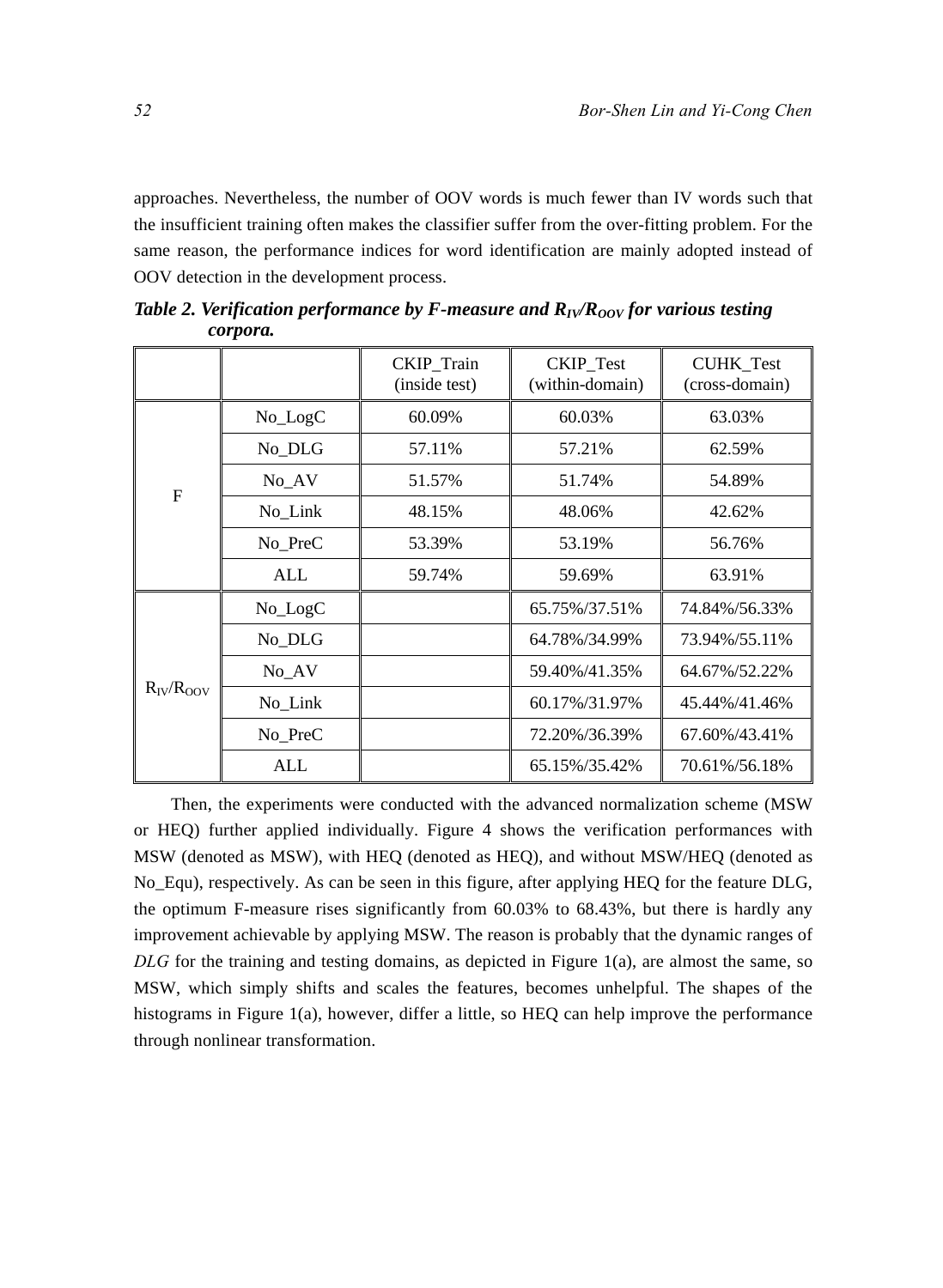

*Figure 4. Performance improvements by MSW/HEQ for within-domain test.* 

Note here that only the performance of HEQs for *DLG* is depicted because the other features are not helpful when integrated with HEQ in our auxiliary experiments. For *Link* and *AV*, the histograms for the training and testing domains almost coincide such that it can hardly get benefits from equalization, while the extra nonlinear transformation of the feature might degrade the performance. This is similar to the robustness issue, where the robustness approaches for compensating for the mismatch between two environments usually incur the side effect of degrading the performance if the mismatch does not exist. In addition, for *PreC*, the histograms are very sparse and jerky with many zeros in bins, since many word candidates might share the independence of a prefix character. Therefore, it is not easy to model the cumulative distribution functions smoothly so HEQ can be well applied, and the results are not shown here.

Further, the same experiments were conducted for cross-domain testing data. That is, the CKIP\_Train corpus was used for training while the CUHK\_Test corpus was used for testing. The experimental results are shown in Figure 5. As can be observed in this figure, both MSW and HEQ can help improve the verification performance, but apparently the improvement for HEQ is more prominent. When comparing Figure 5 with Figure 4, it can be observed that the trend of MSW for the cross-domain test differs from that for the within-domain test. This is because, in Figure 1(b), the values of the cross-domain features become significantly smaller, which leads to rejections and degrades the verification performance. Such a problem can be alleviated slightly by MSW, which shifts the values, though the improvement is limited. HEQ, on the other hand, can adjust for the features of not only the dynamic range but also the shape of the distribution, so the improvement of the performance is more significant, with the F-measure increased from 63.03% to 71.40%.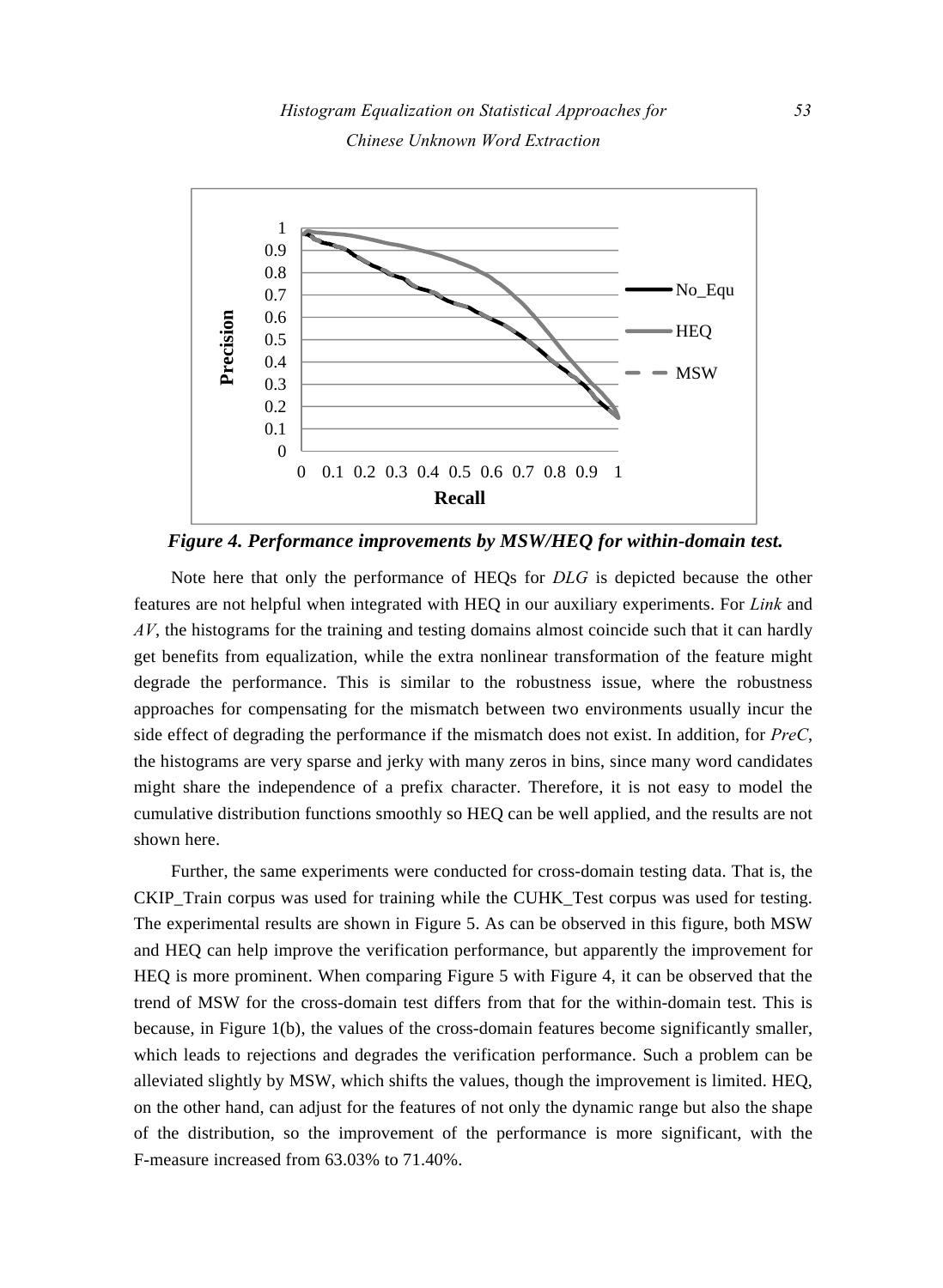

*Figure 5. Performance improvements by MSW/HEQ for cross-domain test.* 

The above results show that HEQ can compensate for the mismatch of the *DLG* feature between the training and testing domains effectively, and the improvements achieved for cross-domain test and within-domain test are compatible. Besides, HEQ can improve the performance more significantly than MSW. This is because, the nonlinear equalization of HEQ works effectively even if the shapes of the distributions between different domains are quite different, but the equalization of MSW by shifting or scaling can work well only when the distributions have close shapes.

The above word verification scheme is further applied to the statistical classifier based on Gaussian mixture models (GMM) for comparison. That is, the MLP-based classifier in Fig. 3 is replaced with the GMM-based classifier. The F-measures for MLP and GMM classifiers with and without HEQ are shown in Table 3. As can be seen in this table, HEQ can also help to improve the verification performance for GMM-based classifier, but here MLP-based classifier achieves significantly better performance. GMM-based classifier is more sensitive to domain change, which can be compensated for appropriately through histogram equalization.

|                    | <b>CKIP</b> Train |        |        | <b>CKIP_Test</b> | <b>CUHK_Test</b> |            |  |
|--------------------|-------------------|--------|--------|------------------|------------------|------------|--|
|                    | No_HEQ            | HEO    | No HEQ | <b>HEQ</b>       | No HEO           | <b>HEQ</b> |  |
| MLP(F)             | 60.09%            | 68.70% | 60.03% | 68.43%           | 63.03%           | 71.40%     |  |
| <b>MLP</b>         |                   |        | 65.75% | 66.72%           | 74.84%           | 75.99%     |  |
| $(R_{IV}/R_{OOV})$ |                   |        | 37.51% | 32.94%           | 56.33%           | 58.35%     |  |
| GMM(F)             | 64.37%            | 64.65% | 59.05% | 64.44%           | 33.47%           | 66.34%     |  |

*Table 3. F-measures and*  $R_V/R_{OOV}$  *for MLP-based and GMM-based classifiers.*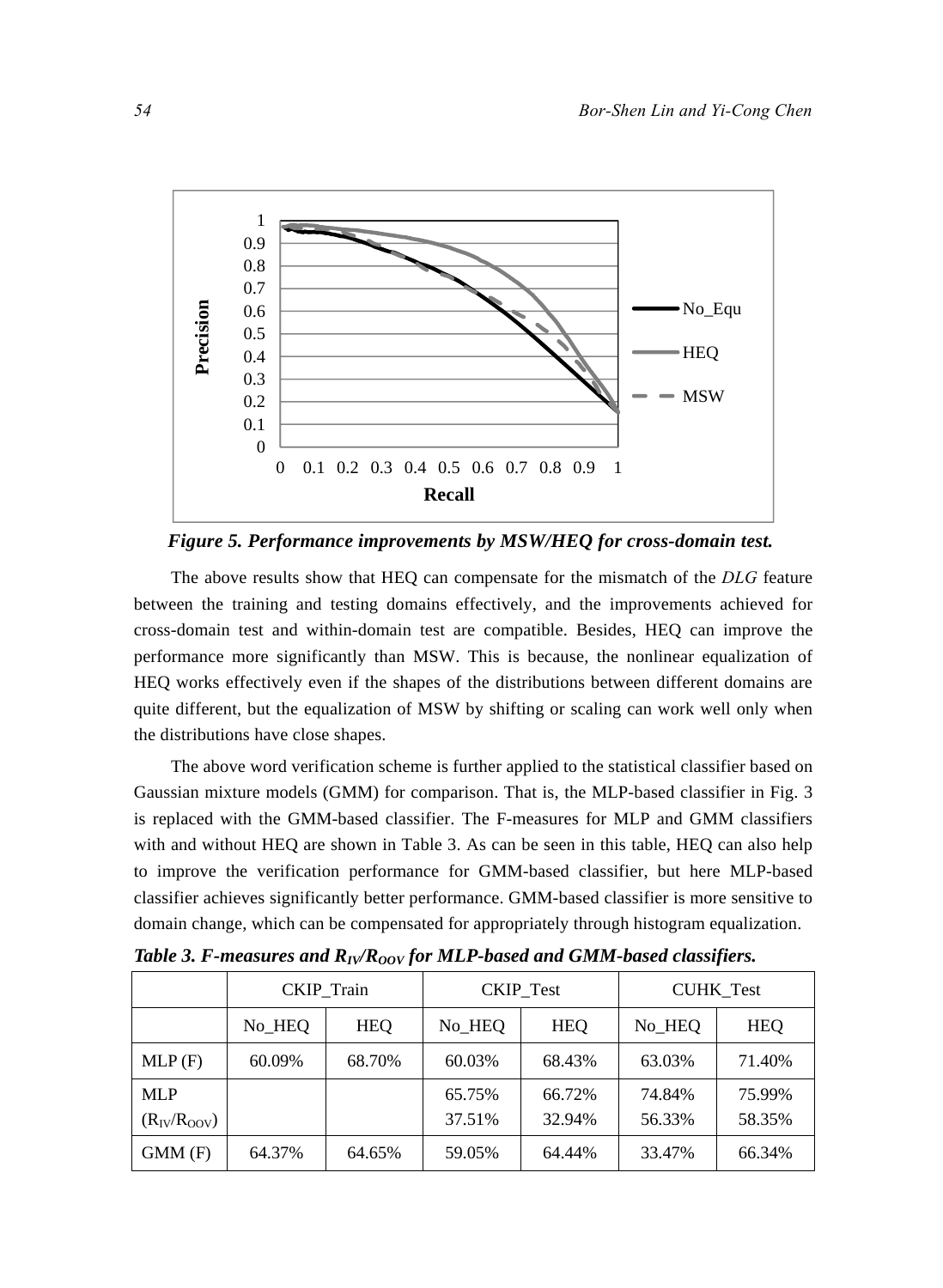## **5. Unknown Word Extraction for Novice Domain**

In this section, the word extraction scheme was applied to a novice domain. First, the corpus of the novice domain was collected from a news website in 2009 using the keyword of a news event, "八八水災" (the flood on August  $8<sup>th</sup>$ ). This corpus was used for test and denoted as UKW Test. From 32,207 sentences in the corpus, 81,447 word candidates were extracted in accordance with the screening criteria in Section 2. Statistical features for these candidates were then computed and used as the input for the classifier trained with the corpus CKIP\_Train. The system architecture is similar to that in Figure 3, but the threshold test for each candidate is not applied here. Instead, the classifier outputs between 0 and 1 for all the candidates sorted so as to obtain the 10,000 out of 81,447 candidates with the highest scores. The 10,000 candidates then were regarded as those words accepted by the classifier, while the other 71,477 candidates were regarded as rejected.

## **5.1 Labeling the Ground Truths**

The main problem in applying word extraction in a novice domain is that there is no consensus about the definition of words for the Chinese language; therefore, it is difficult to decide the ground truth for every candidate. The CKIP corpus and CUHK corpus, for example, have different criteria for word defined by the organizations. Table 4 displays some sentences in which the definitions of some words are different. As can be observed in this table, "奶粉 錢"(fee for milk) is regarded as a word in the CUHK corpus, but segmented into "奶 粉"(milk) and "錢" (fee) in the CKIP corpus. Since such discrepancies exist, our strategy for labeling the ground truths here is to use two word segmentation systems to segment the test corpus, and accept a word candidate as a word if a consensus between the two systems can be reached. Those terms with discrepancy between the two systems then are inspected manually and labeled. Here, the two systems used in this paper are the web services of word segmentation provided by CKIP and ICTCAS, respectively.

| Words       |             | Original Sentences |                      |  |  |
|-------------|-------------|--------------------|----------------------|--|--|
| <b>CKIP</b> | <b>CUHK</b> | <b>CKIP</b>        | <b>CUHK</b>          |  |  |
| 奶粉 錢        | 奶粉錢         | 奶粉錢也有點需要           | 為了賺 <b>奶粉錢</b> 和教育基金 |  |  |
| 無 選擇<br>別   | 別無選擇        | 那自然別無選擇            | 除此別無選擇               |  |  |
| 混 日子        | 混日子         | 懶懶散散的混日子           | 以做肉串混日子              |  |  |
| 身陷          | 身陷          | 則可能身陷其中無法自拔        | 身陷逃兵醜聞的韓星宋承憲         |  |  |
| 紐約 市長       | 紐約市長        | 紐約市長魯迪             | 朱利安尼當上紐約市長後          |  |  |

*Table 4. Examples of discrepancies between CKIP and HKCU.*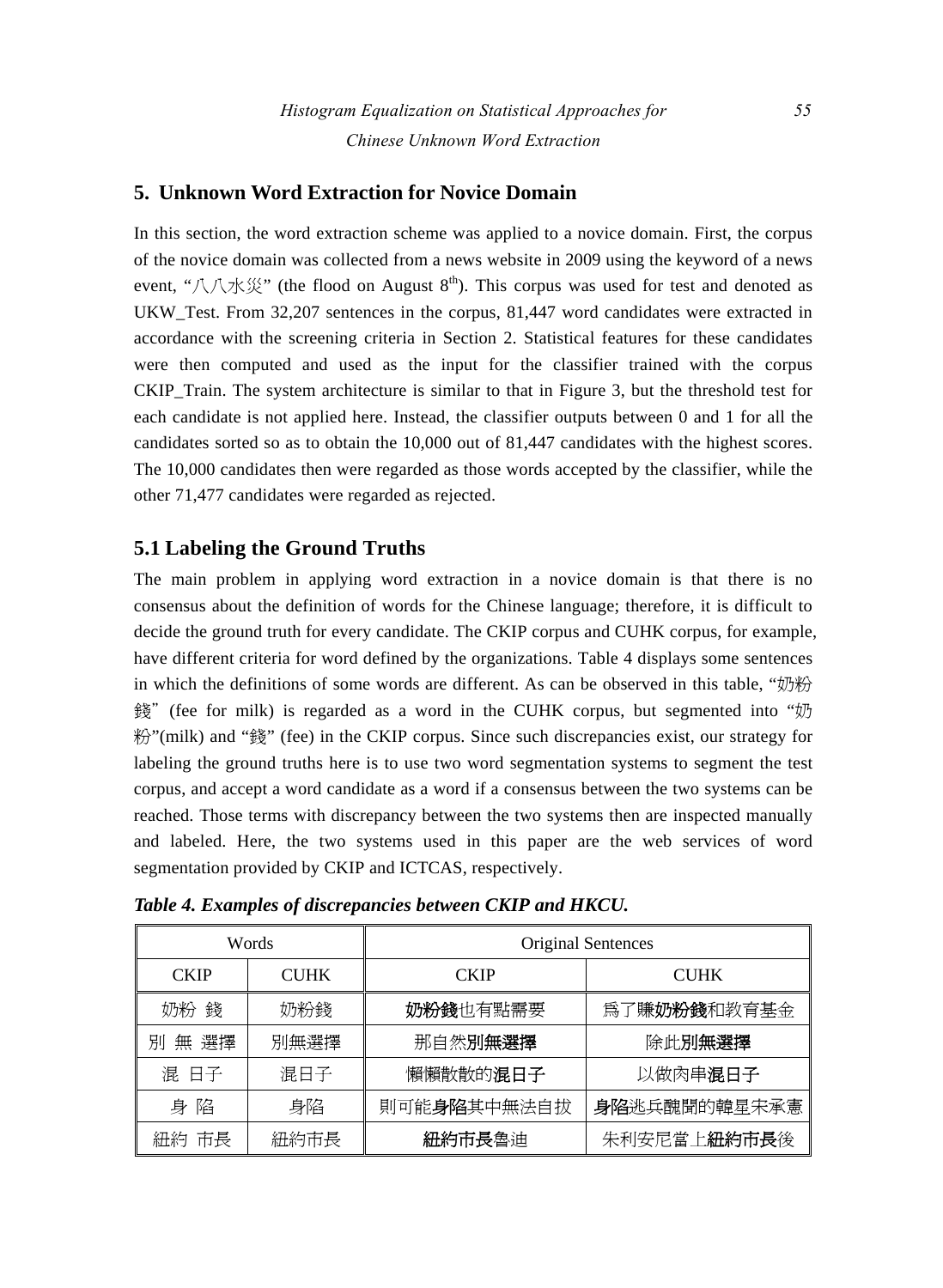The UKW\_Test corpus is first segmented with the two systems, respectively, and the vocabulary set of the segmented words for each system is generated. Each of the 81,447 word candidates obtained previously was checked to see if it was included in the vocabulary set. For CKIP and ICTCAS systems there were 11,290 and 10,642 candidates included in the two vocabulary sets, respectively, as depicted in Figure  $6(a)$ . This means 11,290 candidates were accepted as words by the CKIP system while 10,642 candidates were accepted by the ICTCAS system. The intersection of the two sets, containing 9,802 word candidates, were confirmed as words and used to label the basic ground truths since each of them was agreed upon by both systems. After the ground truths were labeled, the 10,000 words previously extracted with our approach can be compared with the 9,802 words in the intersection, *i.e*. the set of referenced answers. When the two sets were compared, it could be found 6,577 words were successfully identified in our approach, which corresponds to 67.09% recall rate provided the 9,802 words are used as target. The other 3,423 extracted words were accepted by our approach but not contained in the referenced answers. After manual inspection, 1,179 out of the 3,423 extracted words were labeled as acceptable answers while the others (2,224) were regarded as non-words, as shown in Figure 6(b). As a consequence, totally 7,756  $(6,577 + 1,179)$  out of the 10,000 extracted words are either equal to the referenced answers or regarded acceptable, which corresponds to 77.56% precision rate. Such results are compatible with the F-measure for the CUHK\_Test corpus obtained in Section 4.



*Figure 6. Ground truth labeling and test result.* 

## **5.2 Analysis of Unknown Word Extraction**

Since the words extracted by our approach are different from those extracted from the two word-segmentation systems, the unknown words extracted by all of these approaches are compared in this section. Note that the unknown words are defined as those words unseen in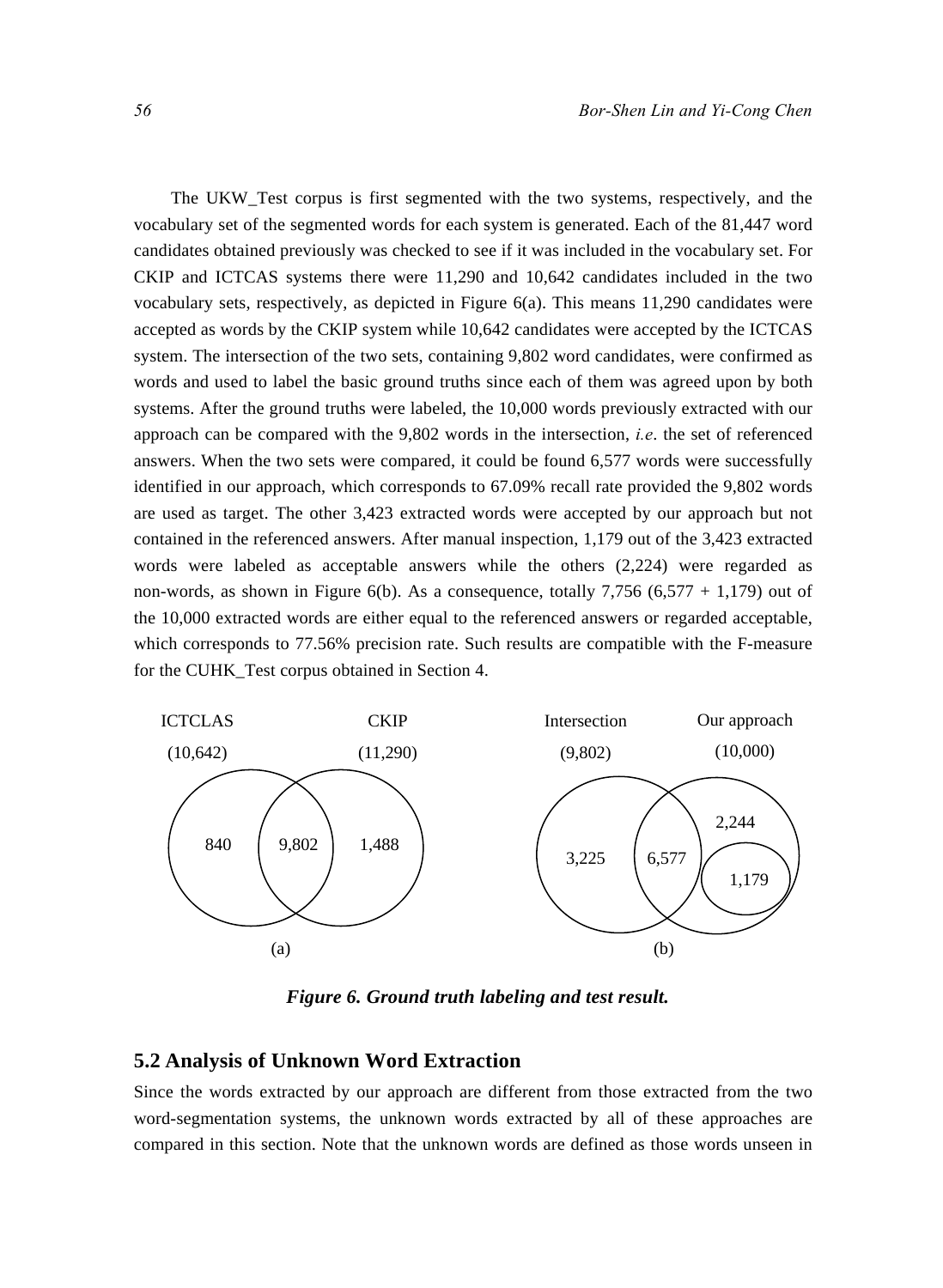# *Histogram Equalization on Statistical Approaches for 57 Chinese Unknown Word Extraction*

the training corpus CKIP\_Train. Table 5 shows the number of unknown words for every approach after removing those already appearing in the training corpus from the set of words accepted by that approach. Out of the 7,756 labeled words depicted in the previous section, 1,486 unknown words were obtained by our approach, while 2,404 and 1,477 unknown words were obtained by the CKIP system and the ICTCAS system, respectively. Note that the "words" (or extracted terms) for the CKIP/ICTCAS systems are based their respective results of word segmentation instead of consentient ground truths, since, for new domains with novice terms, it is not easy to reach consensus among all systems. This does not matter, however, since our concern here is how many extra terms outside the training corpus each system can extract and how they differ. In addition, for our approach, the number of extracted words can be controlled by adjusting the verification threshold, and set as 10,000 here because this is compatible with the number of words obtained by the CKIP/ICTCAS systems and manageable for laborious manual inspection. If more unknown words are desired, this can also be accomplished by simply lowering the threshold so as to accept more words in word verification.

| Approach of unknown<br>word extraction | No. of extracted<br>words (accepted) | No. of unknown<br>words |  |  |
|----------------------------------------|--------------------------------------|-------------------------|--|--|
| This paper                             | 10,000                               | 1,486                   |  |  |
| <b>CKIP</b> System                     | 11,290                               | 2,402                   |  |  |
| <b>ICTCAS</b> System                   | 10,642                               | 1,477                   |  |  |

*Table 5. Numbers of unknown words for all approaches.* 

Figure 7 further displays how the unknown words obtained by our approach differ from those obtained by the two systems. As can be seen in this figure, there were 522 common unknown words, while 897, 316, and 530 mutually exclusive unknown words can be obtained by the CKIP system, the ICTCAS system, and our approach, respectively. This implies that there are quite a few words for which consensus among the approaches cannot be reached. Some examples in the mutually exclusive results for these approaches are shown in Table 6 for illustration. Table 6(a), for example, lists some words that were extracted by our approach but not by the other two. As can be seen in Table 6(a), some hot or novice words, such as "海 角七號" (Cape No. 7, the name of a film), "蠟筆小新" (Crayon Shinchan, the name of a figure in a cartoon), "金融海嘯"(Financial Tsunami), "批踢踢"(PTT, the name of a web site), can be successfully extracted only by our approach. These words are popular pronouns whose patterns are very dynamic and do not have apparent semantic structure. Thus, it is difficult to extract these words using semantic rules only. Nevertheless, since they have prominent stochastic characteristics, they can be extracted more reliably by the machine learning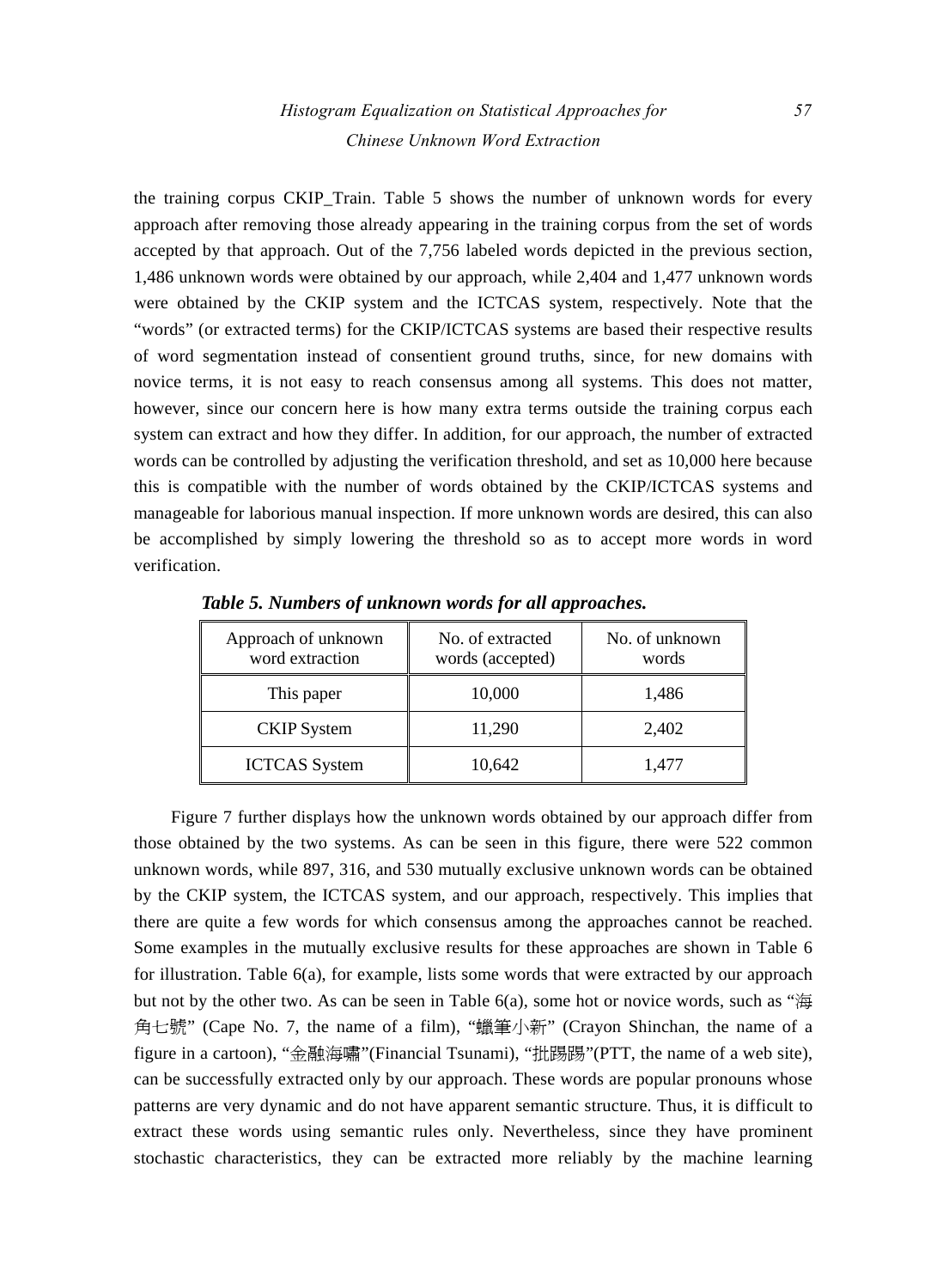approach with HEQ using multiple statistical features including the novel features proposed in this paper. The capability of identifying such words is quite crucial for exploring novice domains.





Although the proposed approach is distinguished in extracting some hot or novice words, it is more vulnerable than the other two in extracting those terms whose patterns are more static with specific structure, such as "蘇縣長" (Su, the head of the county), "經發局" (the bureau of economic development) or "光林村" (Kuang-lin village), as can be seen in Table 6. Many of these belong to the types of humans, places, organizations, numbers, and so on, which can be more readily extracted with semantic rules. Therefore, it is promising to integrate this approach with other rule-based ones such that they can complement each other.

|  |  |  |  |  |  |  | Table 6. Mutually exclusive unknown words for three approaches. |
|--|--|--|--|--|--|--|-----------------------------------------------------------------|
|--|--|--|--|--|--|--|-----------------------------------------------------------------|

| $(a)$ Our approach |      | $(b)$ ICTCAS system |      |  | $(c)$ CKIP system |      |  |
|--------------------|------|---------------------|------|--|-------------------|------|--|
| 海角7號               | 功夫灌籃 | 陳添勝                 | 新發大橋 |  | 救難隊               | 凱達格蘭 |  |
| 小巨蛋                | 批踢踢  | 林政助                 | 二手衣  |  | 平安米               | 秀姑巒溪 |  |
| 佳暮英雄               | 綠豆椪  | 夢工場                 | 簡志忠  |  | 馬政府               | 監察院長 |  |
| 蠟筆小新               | 焦糖哥哥 | 南迴公路                | 消費券  |  | 蘇縣長               | 正大光明 |  |
| 紙教堂                | 龍眼乾  | 光林村                 | 梅山鄉  |  | 秋節禮品              | 毀於一日 |  |
| 語音信箱               | 金融海嘯 | 總執行長                | 泰武村  |  | 頂呱呱               | 副駕駛  |  |
| 那瑪夏鄉               | 劍湖山  | 義賣品                 | 馬總統  |  | 張瑞賢               | 經發局  |  |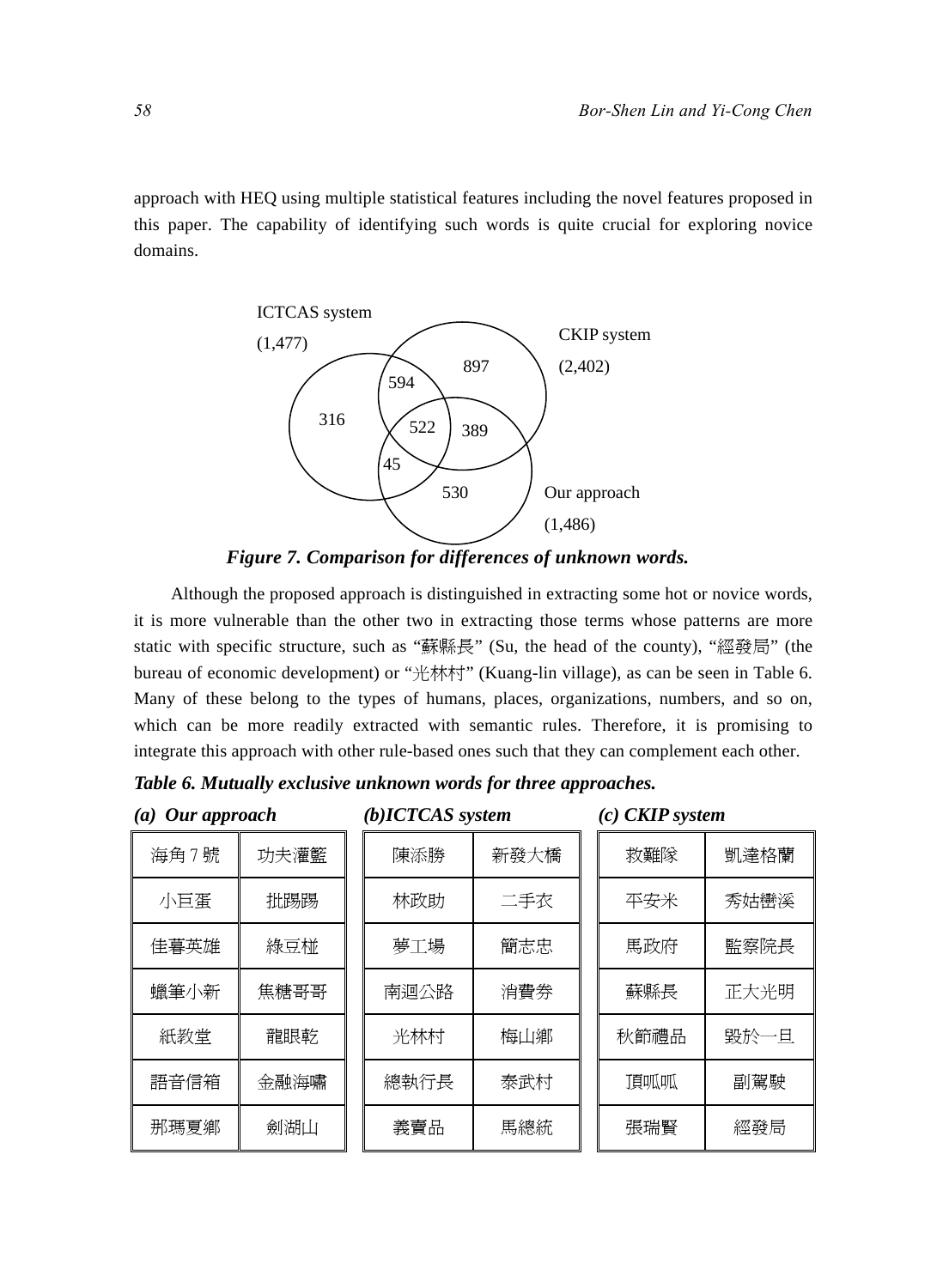## **6. Conclusion**

This paper proposes a more reliable word extraction scheme by combining multiple statistical features based on machine learning approaches. Since the formation and the structure for Chinese words are sophisticated, it is generally not robust enough to extract words simply according to single feature. This paper combined four features of the word candidates with diverse statistical characteristics to achieve the optimal performance, including the *DLG* that conveys the information for entropy gain with respect to the corpus, the *AV* for the usage context, the *Link* for the evidences of the internal structure, and the *PreC* for the independence of the prefix character. This scheme was initially verified on the CKIP corpus announced in SIGHAN2, and the performance of F-measure at 60.03% was achieved for within-domain test.

This scheme was further applied to the study of statistical mismatch problem between the training the testing domains. The difference of corpus size and the change of domain might lead to difference of dynamic range or distribution for the features, which inevitably degrades the verification performance. Histogram equalization proposed in this paper can compensate for the mismatch of DLG features effectively; thus, it is unnecessary to rebuild the training data for every desired testing domain or to worry about the incompatibility of the feature distributions due to different sizes of corpora. When this scheme of word extraction was evaluated on the within-domain test corpus provided by CKIP and cross-domain test corpus by CUHK, the F-measures can be improved from 60.03% and 63.03% to 68.43% and 71.40%, respectively, by equalization.

Finally, this scheme was used to explore a novice domain for a news event of the flood in Taiwan on Aug.  $8<sup>th</sup>$  2009. We proposed a strategy of labeling the ground truths for novice domains according to the consensus between two word segmentation systems. Experimental results show that this scheme can successfully identify some pronouns with prominent statistical tendency but without apparent semantic structure, which cannot be reliably identified with rule-based approaches. This scheme, however, is less robust for extracting those terms whose patterns are static with prominent semantic structure, since it is based on the statistical features instead of the semantic rules. Due to the functional complementation, it is promising to integrate this scheme with other rule-based approaches.

## **References**

- Sun, M.S., Huang, C. N., Gao, H.Y., & Fang, J. (1994). Identifying Chinese Name in Unrestricted Texts. *Journal of Chinese Language and Computing*, 4(2), 113-122.
- Lu, X. Q., Zhang, L., & Hu, J. F. (2005). Statistical Substring Reduction in Linear Time. *Lecture Notes in Computer Science*, 3248, 320-327.
- Zhao, H., & Kit, C. Y. (2008). An Empirical Comparison of Goodness Measures for Unsupervised Chinese Word Segmentation with a Unified Framework. *Proceedings of*